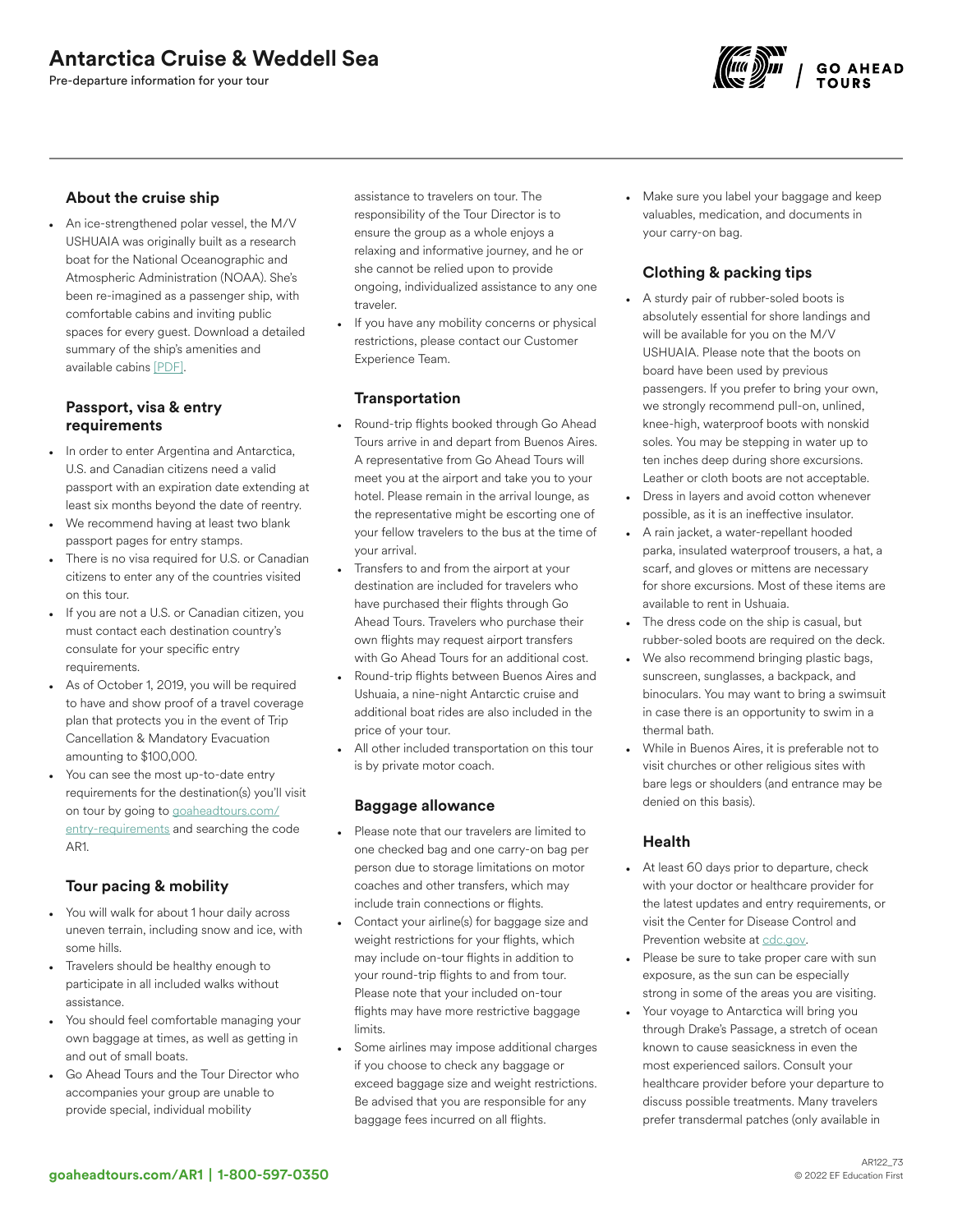# Antarctica Cruise & Weddell Sea

Pre-departure information for your tour



the U.S. and by prescription).

- There will be a doctor on board the ship to provide both emergency and routine health care for an additional cost.
- If you have medication that you take daily, be sure you have enough for each day of the tour as well as any possible delays encountered.
- If you have dietary restrictions and/or food allergies please notify Go Ahead Tours at least 30 days prior to your departure by logging in to your account and updating your traveler info. To update this information closer to your departure date, please call our Customer Experience Team.
- You can see the most up-to-date entry requirements for the destination(s) you'll visit on tour by going to [goaheadtours.com/](/entry-requirements?tourCode=AR1) [entry-requirements](/entry-requirements?tourCode=AR1) and searching the code AR1.

# **Cuisine**

- In Argentina, perhaps the most common dish is the *asado*, a series of salt-rubbed meats, ribs, and chorizo sausages cooked over a fire pit on metal grills and crosses. For dessert, try *dulce de leche*, a sweet honeyand-milk paste, in pastries.
- The dining options aboard the Antarctic cruise include a breakfast buffet, a buffet or a la carte lunch service, afternoon tea, and three-course dinners. Meal times vary depending on shore excursions. Coffee and tea is offered throughout the day.

# Electricity & air conditioning

- Argentina operates on 220 volts and uses a Type I plug with three large, flat pins.
- Electricity on board the MV USHUAIA is 110 volts / 60 hertz, though there are some outlets in public areas with 220-240 volts. Cabins are fitted with multi-type sockets suitable for several international plugs. However, we recommend bringing necessary converters and adapters with you as only a limited number can be borrowed on board.
- The majority of the hotels on this tour have air conditioning. The ship is fully climate controlled and each cabin is equipped with individual temperature controls.

• Your hotels may provide hairdryers, irons, and other small appliances. These amenities cannot be guaranteed in your hotels, but hairdryers are provided on board the cruise ship.

## **Connectivity**

- Wi-Fi is available in most hotels, though some charges may apply.
- There is no Wi-Fi on any of the motor coaches.
- A telephone and a computer for sending email are available on board the ship for a fee.
- Please contact your mobile service provider for information on roaming charges.

### Time zones

- Argentina and the part of Antarctica visited on this tour are three hours behind Greenwich Mean Time (GMT) and two hours ahead of Eastern Time (ET).
- When it's noon in New York City, it's 2pm on tour.

### **Currency**

- You will use the Argentine peso in Argentina and U.S. dollars or the euro on board the cruise ship.
- Better rates of exchange are usually available overseas, although it's worth ordering some currency from your local bank to use when you first arrive.
- We strongly advise that you take debit/bank cards and credit cards, which can be used to withdraw cash at local banks, as needed.
- You can use most debit/credit cards at ATMs on the international networks Cirrus and Plus, but make sure to check with your home bank about withdrawal fees.
- Inform your bank and credit card company of your travel plans, so that they won't confuse your international purchases for fraudulent charges.
- International banks and businesses primarily accept debit and credit cards that work with the EMV chip system. If you do not already have at least one debit or credit card with a chip in it, we strongly recommend requesting one from your bank prior to your

tour.

- For services rendered aboard the ship, you will be provided with a personal account. Your purchases will be kept on record and totaled at the end of your voyage.
- Your account must be settled prior to disembarkation, preferably in cash (U.S. dollars or euros). If you must pay by credit card, please advise the manager at the beginning of the voyage. The ship accepts MasterCard and American Express for charges over \$100USD. Visa is not accepted.
- It is recommended that you bring \$300USD- \$400USD (in small bills) for spending money. Please consider bar extras, gratuities, and communication (phone calls and internet use) when budgeting.

# Tipping

- At the conclusion of your tour, it's customary to offer your Tour Director and driver a gratuity in local currency. Please keep current exchange rates in mind.
- We recommend tipping the equivalent of \$7USD to \$10USD per person per day for your Tour Director and the equivalent of \$3USD per person per day for your driver.
- If applicable, we also recommend the equivalent of \$2USD per local guide.
- Tips can only be paid in cash.
- The customary gratuity to the ship's service personnel is made as a blanket contribution at the end of the voyage and is divided among the crew. You will receive detailed guidelines on board, but \$15USD per person per day is the common recommendation.

### Shore excursions

The crew aboard the M/V USHUAIA are highly experienced in Antarctic expedition and share a great love of nature. You'll travel with knowledgeable expedition leaders and lecturers who are dedicated to environmentalprotection. The ship carries her own fleet of Zodiacs, or inflatable landing crafts, which are provided for shore excursions and wildlife viewing. International travel is, by its very nature, unpredictable. We must therefore reserve the right to change this itinerary, without advance notice, to meet with local conditions at the